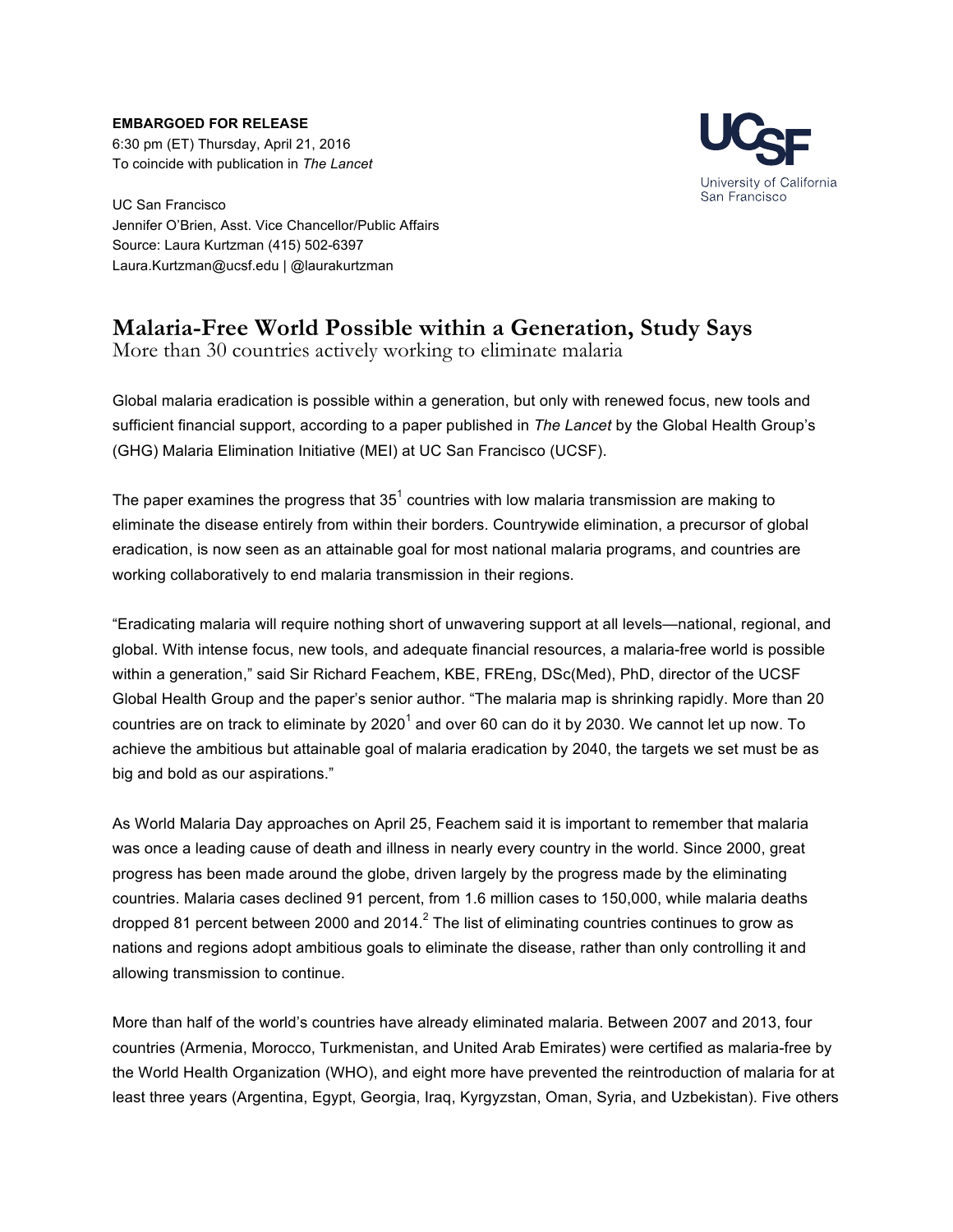have interrupted local transmission (Azerbaijan, Costa Rica, Paraguay, Sri Lanka, and Turkey). As an example of recent success, Sri Lanka reduced its local malaria cases from over 200,000 in 2000 to zero by 2013. Sri Lanka will be applying for WHO malaria-free country certification later this year.

However, this progress cannot be taken for granted. The greatest threat to malaria elimination, according to the paper, would be a reduction of the political and financial commitment required to eliminate malaria and prevent reintroduction. In the malaria-eliminating countries, nearly 80 percent of elimination funding comes from national governments, but this financing is at risk of being diverted to other disease priorities perceived as being more urgent. External aid has been on the decline for eliminating countries, with multiand bilateral donors tending to support low-income, high-burden malaria countries in an effort to reduce malaria cases rather than end transmission. Eliminating countries are expected to face an overall 31 percent decline in national funding from the Global Fund, the largest financer of malaria.<sup>1</sup> Further, 15 of the malaria-eliminating countries are now upper-middle-income and will be expected to close the financing gap with domestic funding. Other challenges to malaria elimination are technical and include malaria crossing borders, growing drug and insecticide resistance, increase in zoonotic malaria, and limited treatment options for the malaria parasite, *Plasmodium vivax*.

The paper describes the critical components to put countries on the path to malaria eradication. These include strong and sustained funding commitments, a global endorsement of the eradication agenda, and robust regional collaborations on elimination. Annual investments will need to increase to at least \$6.4 billion by 2020 to continue progress in all malaria-endemic countries, according to the Roll Back Malaria Partnership's *Action and Investment to defeat Malaria 2016-2030 (AIM) – for a malaria-free world*. A global endorsement of an eradication goal is needed to help generate the enthusiasm and momentum necessary for countries to eliminate the disease from their borders. Resilient regional collaborations will be required to achieve the ambitious regional goals, including elimination in Mesoamerica-Hispaniola (2020), Asia Pacific (2030), and southern Africa (2030).

To overcome technical challenges, the paper calls for malaria-eliminating countries, neighboring countries, donors, and partners to prioritize collaboration, funding, and rigorous research into innovative new tools and elimination strategies. Specific enabling factors needed to achieve global eradication include:

- 1. Building the evidence base through research, knowledge sharing, monitoring, and evaluation.
- 2. Identifying the most effective mix of strategies and interventions needed to achieve elimination in various settings.
- 3. Empowering program managers to select the most appropriate combination of interventions such as a strong surveillance system and targeting of interventions that are most effective in their setting.
- 4. Providing flexible management, capacity building, and leadership training for surveillance and response officers.
- 5. Supporting predictable and long-term funding for low-transmission programs.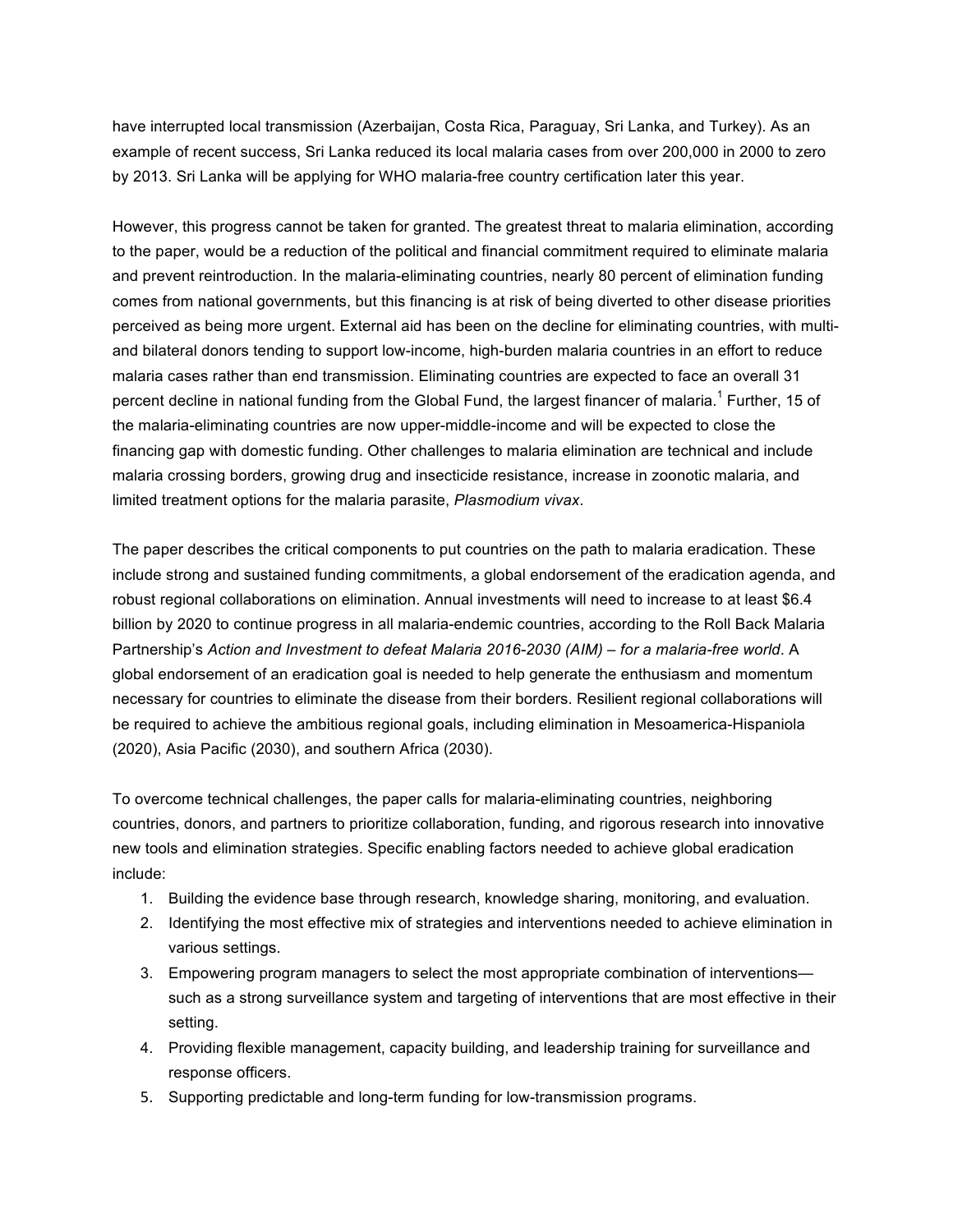## **Notes to Editors**

- 1. Due to the rapid progress being achieved, the number of malaria-eliminating countries is regularly updated. At the time of the paper's development in 2015, 35 countries were working toward elimination goals with target end dates ranging from 2013-2035. Today, 24 countries are working to eliminate malaria by 2020. The Global Fund analysis was done on the 2010 list of 34 eliminating countries.
- 2. This paper was written with 2014 World Malaria Report (WMR) data. Since this paper was accepted for publication, the 2015 WMR data have been published, showing even more progress in reducing malaria cases and deaths in the 35 malaria eliminating countries. This release uses the updated 2015 WMR data. A comparison is included below:

| <b>WMR 2014</b>                   |                                            | <b>WMR 2015</b>                                 |
|-----------------------------------|--------------------------------------------|-------------------------------------------------|
| $(2000 - 2013)$                   |                                            | $(2000 - 2014)$                                 |
| In malaria eliminating countries: |                                            | In malaria eliminating countries:               |
|                                   | cases down 90% from 1.6 million to 160,000 | cases down 91% from 1.6 million to 150,000<br>٠ |
|                                   | reported deaths decreased by 87%           | reported deaths decreased by 81%<br>٠           |
|                                   |                                            |                                                 |

## **Elimination and Eradication**

*The words* **elimination** *and* **eradication** *are often confused and used incorrectly.* **Elimination** *refers to the ending of malaria transmission within a country or defined geographical area. Thus, the United States* **eliminated** *malaria in 1952, Turkmenistan* **eliminated** *malaria in 2010, and China and Swaziland (along with more than 30 other countries) are working on* **eliminating** *malaria now. The word* **eradication** *refers to the complete removal of the malaria parasite from the human species. In other words, no more malaria is transmitted anywhere in humans.* **Elimination,** *country by country, is a critical step down the road towards eventual global malaria* **eradication***.*

## **About the UCSF Global Health Group's Malaria Elimination Initiative**

The UCSF Global Health Group is an 'action tank' dedicated to translating new approaches into largescale action to improve the lives of millions of people. Launched in 2007, the UCSF Global Health Group's Malaria Elimination Initiative (MEI) believes that global eradication of malaria is possible within a generation. Working with forward-thinking partners at global, regional, and national levels, the MEI accelerates progress by conducting operational research to improve surveillance and response, determining the costs of elimination, and strengthening political and financial commitment to shrink the malaria map. For more information on malaria elimination, please visit:

http://www.shrinkingthemalariamap.org or http://globalhealthsciences.ucsf.edu/global-healthgroup/malaria-elimination-initiative.

**About UCSF:** UC San Francisco (UCSF) is a leading university dedicated to promoting health worldwide through advanced biomedical research, graduate-level education in the life sciences and health